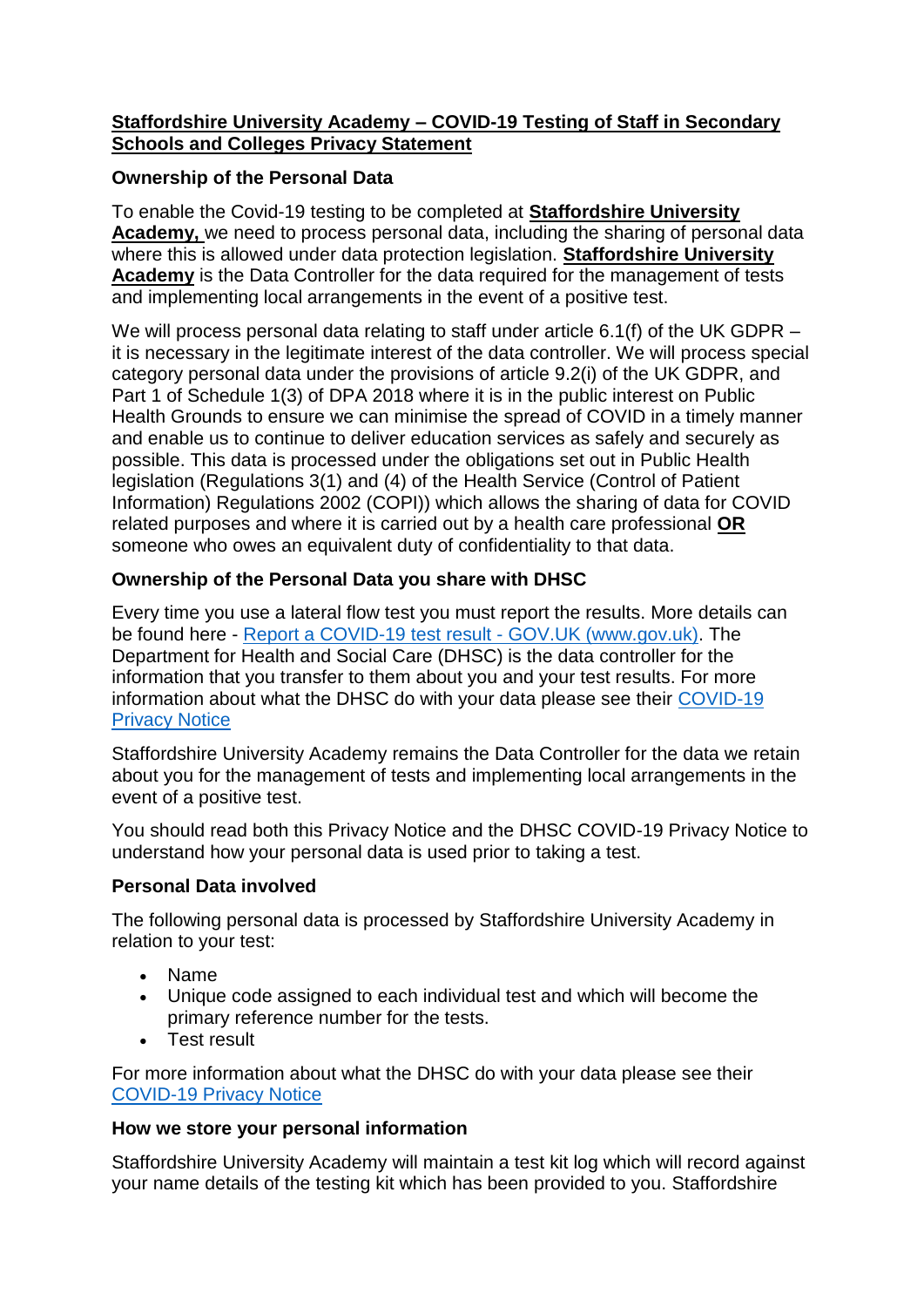University Academy may also record Personal Data about you in its internal COVID-19 test register (the school/college's COVID-19 test register will not be shared with DHSC). This information will only be stored securely on locally managed systems with appropriate access controls in Staffordshire University Academy and will only be accessible to personnel involved in the management of tests and implementing local arrangements in the event of a positive test.

Staffordshire University Academy will retain its test kit log and COVID-19 test register for a period of twelve (12) months from the date of the last entries made by Staffordshire University Academy into them.

For more information about what the DHSC do with your data please see their [COVID-19 Privacy Notice](https://www.gov.uk/government/publications/coronavirus-covid-19-testing-privacy-information)

#### **Processing of Personal Data Relating to Positive test results**

We will use this information to enact our own COVID isolation and control processes without telling anyone who it is that has received the positive test.

For more information about what the DHSC do with your data please see their [COVID-19 Privacy Notice](https://www.gov.uk/government/publications/coronavirus-covid-19-testing-privacy-information)

This information will be kept by Staffordshire University Academy for a period of twelve (12) months and by the NHS for eight (8) years.

## **Processing of Personal Data Relating to Negative and Void test results**

We will record a negative and void result for the purpose of stock controls of tests and general performance of the testing process.

#### **Data Sharing Partners**

The personal data associated with test results will be shared with

- DHSC, NHS, PHE to ensure that they can undertake the necessary Test and Trace activities and to conduct research and compile statistical information about Coronavirus.
- Your GP the NHS may share the information you provide with your GP to maintain your medical records and to offer support and guidance as necessary. Any data you provide to the [school/college] will not be shared with your GP.
- Local Government to undertake local public health duties and to record and analyse local spreads.

Personal Data in Staffordshire University Academy's test kit log will be shared with DHSC to identify which test kit has been given to which individual in the event of a product recall. Staffordshire University Academy will not share its internal COVID-19 results register with DHSC.

# **Your Rights**

Under data protection law, you have rights including:

**Your right of access** - You have the right to ask us for copies of your personal information.